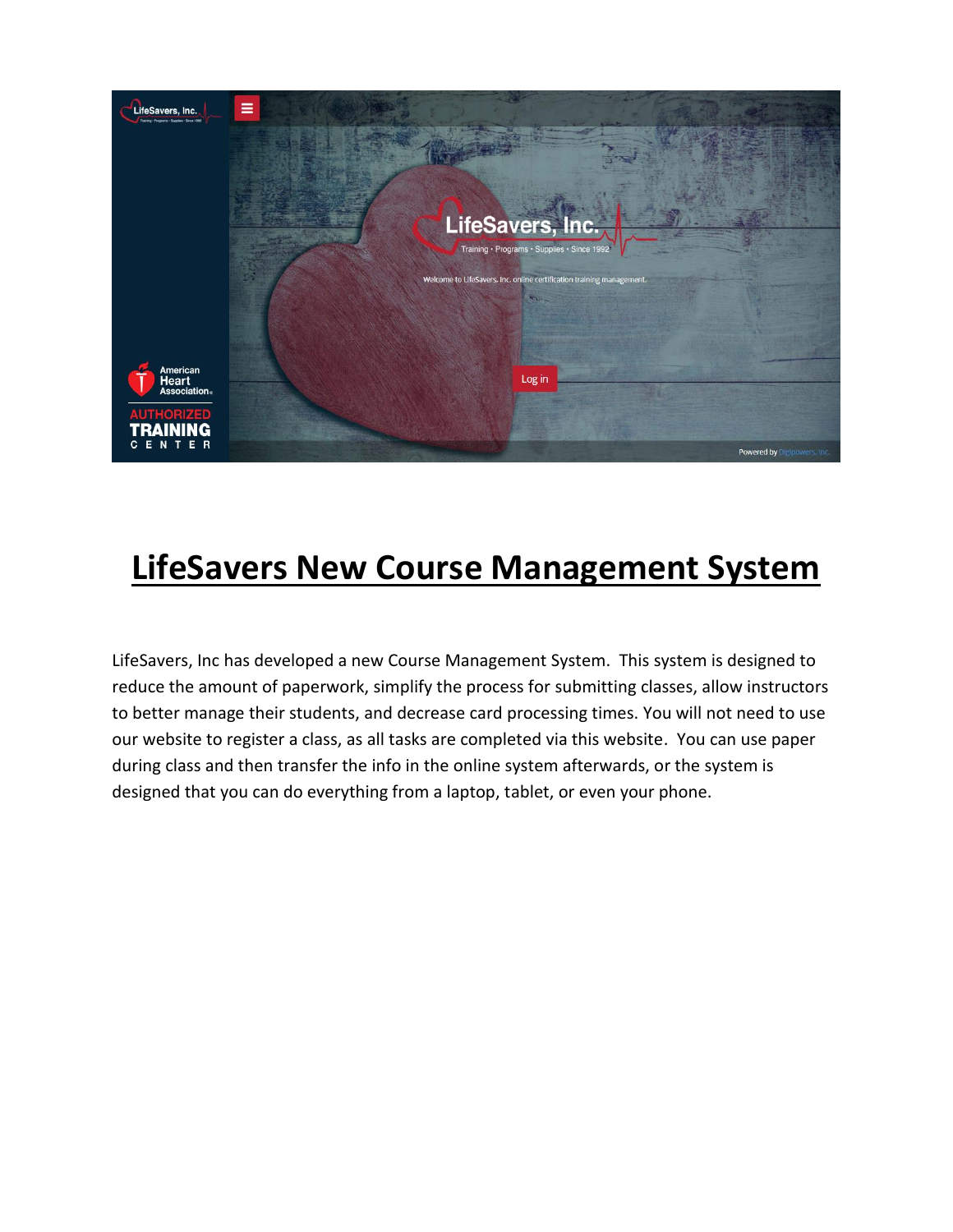#### Instructor Account Set-up

>Log on to 'http://lifesavers.digipowers.com,' Click "Login," Click on the 'forgot your password' link to enter your email address and create your password (Contact LifeSavers if you are unsure what email address is on file)

>You will receive an email at this email address with a link to create a password

>You can then log into the LifeSavers Course Management Site

>To update your account info, click on your name in the top right corner of the screen and click "edit profile"

Create a course location- (A course location must be created before a class can be entered) >Click course "Course Locations" on left sidebar >Scroll to bottom of page and click "New Course Location"

-If you have taught at a location previously, let LifeSavers know and we can transfer it >Enter course location information, click "Submit"

>You only need to create the course location one time. It will be saved for future classes.

#### Creating a new course-

>Click on "Courses" on left scroll bar, scroll to bottom and click "new course" >Enter information and click "submit"

 >When entering the date and time, please use the selection tools to enter the data. If you just enter the date and time and it is not in the required format, you will get an error.

| Course Type                    | <b>BLS Instructor</b>                                                              | ٠       | Course Type                    | <b>BLS Instructor</b>                    | ٠       |
|--------------------------------|------------------------------------------------------------------------------------|---------|--------------------------------|------------------------------------------|---------|
| <b>Course Training</b><br>Type | Initial Training                                                                   |         | <b>Course Training</b><br>Type | Initial Training                         |         |
| Course Location                |                                                                                    |         | Course Location                |                                          |         |
|                                |                                                                                    |         | Start Date                     | Date Entry Tool                          |         |
| Start Date                     | Ш                                                                                  |         | End Date                       | <b>July 2015</b><br>$\sim$<br>田          |         |
| End Date                       | !!!                                                                                |         | Start Time                     | Su Mo Tu We Th Fr Sa<br>28 29 30 1 2 3 4 | $\odot$ |
|                                |                                                                                    |         |                                |                                          |         |
| Start Time                     |                                                                                    | $\odot$ | End Time                       | 5 6 7 8 9 10 11<br>12 13 14 15 16 17 18  | $\circ$ |
| End Time                       | <b>Time Entry Tool</b><br>$\hat{\phantom{a}}$<br>$\sim$<br>$\bar{4} \bar{5}$<br>13 | $\odot$ | Manikin Count                  | 19 20 21 22 23 24 25                     |         |
|                                |                                                                                    |         |                                | 26 27 28 29 30 31 1                      |         |
| Manikin Count                  | $\check{~}$<br>$\checkmark$                                                        |         |                                | 2 3 4 5 6 7 8                            |         |
|                                |                                                                                    |         | Card Sent Location             | Student                                  | ٠       |
|                                | inated?                                                                            |         |                                | Processed?                               |         |
| Card Sent Location             | Student                                                                            |         | Submit                         |                                          |         |
|                                |                                                                                    |         |                                |                                          |         |

>Once a course is created you can access it by clicking on the course number.

>From the Course Info page you can click "Edit Course" if you need to make any changes.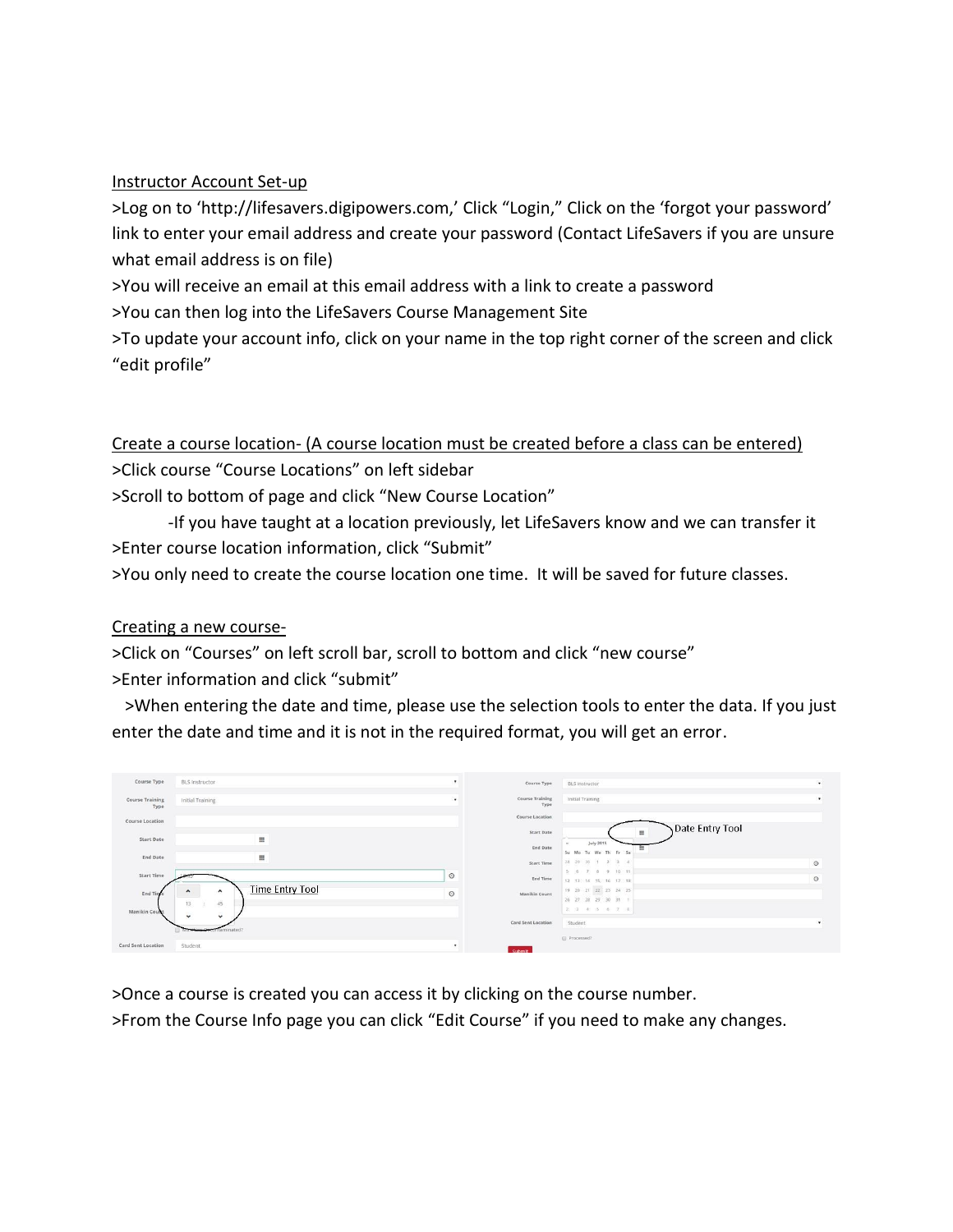### Adding Students to a class-

>From the course listing, click on the course number you are adding students to access the course info page.

>Click "List Course Memberships" and then

>Click "Create New Student and Course Membership" for a new student

>Click "New Course Membership for Existing Student" for an existing student >When creating new students, you will be prompted to enter a password. This feature is not supported right now, and students will not get any notifications. Please just enter any 6 digit password for the time being. When all student info has been added, Click 'Create Account" >When all students are added, click on the course number from the top page trail to return to the course info page.

| $,$ Inc.<br>e-Sroving | Ξ                  |                                                                             |                              |                                   |                   |                                |                     |                     |  |  |
|-----------------------|--------------------|-----------------------------------------------------------------------------|------------------------------|-----------------------------------|-------------------|--------------------------------|---------------------|---------------------|--|--|
|                       |                    | Home / Courses / BLS for Healthcare Providers / 200005 / Course Memberships |                              |                                   |                   |                                |                     |                     |  |  |
| agement               | Course Memberships |                                                                             |                              |                                   |                   |                                |                     |                     |  |  |
|                       | <b>User</b>        | <b>Is Grade Complete</b>                                                    | <b>Written Test</b><br>Score | <b>Remediation</b><br><b>Date</b> | <b>Issue Date</b> | <b>Expiration Date</b> Created |                     | Modified            |  |  |
| ations                | Michael            | No                                                                          |                              |                                   | 2015-06-          | 2017-06-30                     | 2015-06-22 20:19:31 | 2015-06-22 20:19:53 |  |  |
| luations              | Mincey             |                                                                             |                              |                                   | 22                |                                |                     |                     |  |  |
| ament                 | Joseph Kearns      | No.                                                                         |                              |                                   | 2015-06-<br>22    | 2017-06-30                     | 2015-06-22 20:21:10 | 2015-06-22 20:21:10 |  |  |

## Adding Skill Sheets-

>From the course page, click "Score" on the right side of page for each skill test >Start typing the name of the student and select them from the dropdown list. Then check off each skill and at the bottom check 'complete,' enter written test score (if applicable), and remediation date (if applicable) and click "Submit"

\*If "Grade Complete" is not checked, a card will not be printed for that student\* >Enter Skill sheets for all students enrolled in the course

>Please note- You cannot enter skills until the students have been added to the class.

## Skill Testing-

>Follow the same process to create a class and enter skill sheets for completing a skills testing session.

>After the skills test is recorded, click on "List course memberships" from the course info page >Find the students name and to the right of the row click "Edit"

>Scroll to the bottom and enter the code from the online certificate and the date that is on the online certificate. (This date must be the date on the online certificate, not the day of the skills test, otherwise the certificate cannot be validated)

>Click "Submit" when the info has been entered